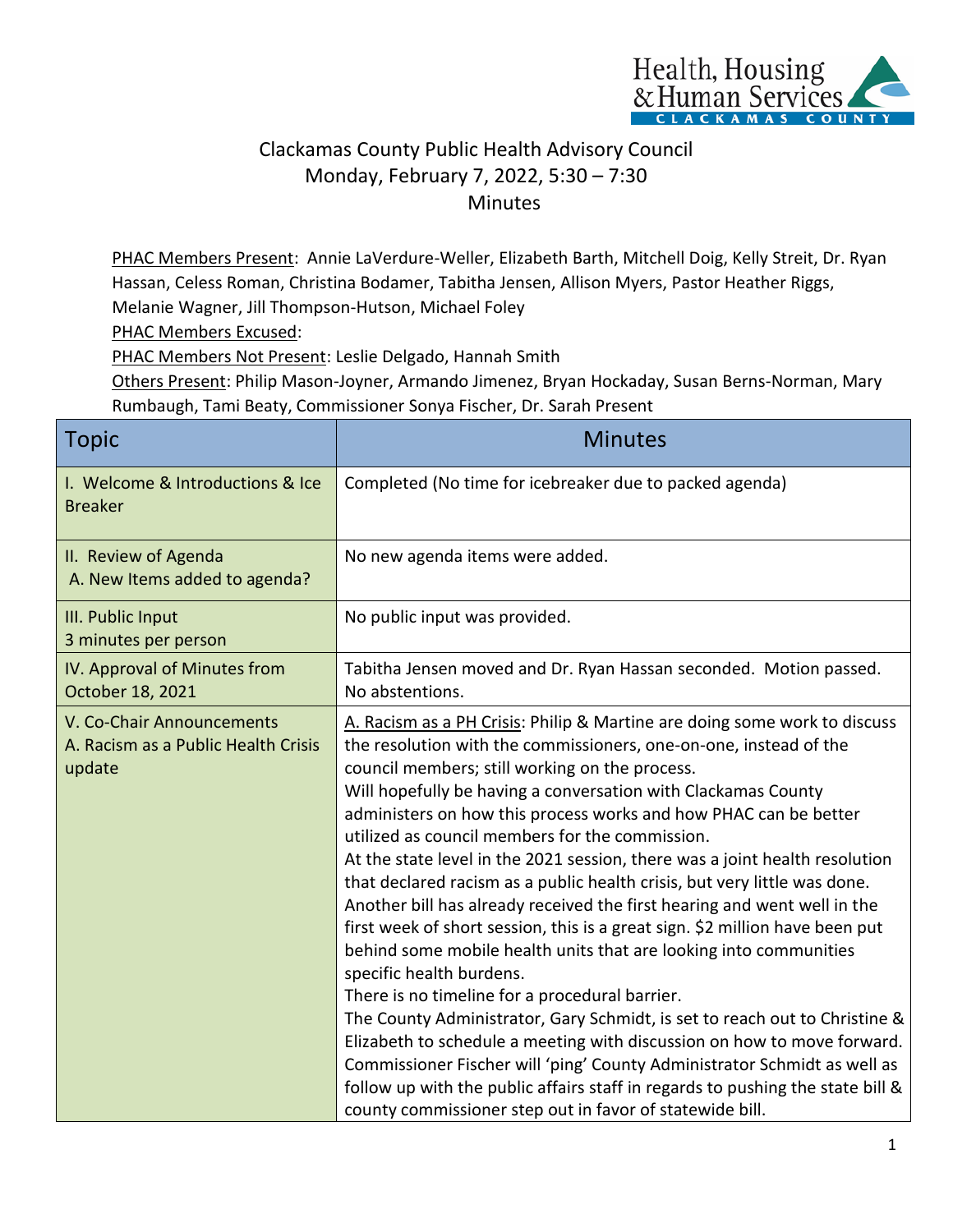| <b>Topic</b>                                                                   | <b>Minutes</b>                                                                                                                                                                                                                                                                                                                                                                                                                                                                                                                                                                                                                                                                                                                                                                                                                                                                                                                                                                                                                                                                                                                                                        |
|--------------------------------------------------------------------------------|-----------------------------------------------------------------------------------------------------------------------------------------------------------------------------------------------------------------------------------------------------------------------------------------------------------------------------------------------------------------------------------------------------------------------------------------------------------------------------------------------------------------------------------------------------------------------------------------------------------------------------------------------------------------------------------------------------------------------------------------------------------------------------------------------------------------------------------------------------------------------------------------------------------------------------------------------------------------------------------------------------------------------------------------------------------------------------------------------------------------------------------------------------------------------|
|                                                                                | A work session has been scheduled for February 11 <sup>th</sup> .                                                                                                                                                                                                                                                                                                                                                                                                                                                                                                                                                                                                                                                                                                                                                                                                                                                                                                                                                                                                                                                                                                     |
| VI. Director's Report<br>A. Strategic Plan<br><b>B. COVID Report -- Update</b> | A. Strategic Plan: The strategic plan with H & M Consulting took all of<br>2021 with staff occupied by COVID response. There are 3 cross divisional<br>work groups that are responsible for working through implementation of<br>the plan.<br>3 Strategic Priorities: Areas of focus for Organization<br>1. Racial Health Equity & Cultural Responsiveness<br>2. Communication & Community Outreach<br>3. Accountability & Stewardship<br>Philip will be scheduling 1:1's with PHAC members to see how he can best<br>support them.<br>B. COVID Report - Update: Dr. Sarah Present, Clackamas County Medical                                                                                                                                                                                                                                                                                                                                                                                                                                                                                                                                                          |
|                                                                                | Officer, presented the most recent COVID report from 2/1/22.<br>There have been 2000 more cases and 7 more deaths as od 2/1/2022.<br>Clackamas County did reach the peak of the Omicron surge, but case<br>counts have declined and continue to do so. Oregon did not reach the<br>delta peak of hospitalizations, which is good news. Though there were<br>still some hospitalizations of Omicron cases the majority of these<br>hospitalizations were patients that were unvaccinated.<br>76.6% of adults have received at least one dose of the vaccine<br>71.1% has completed the primary series<br>35.1% received the extra dose (3rd dose or booster)<br>Oregon is ranked #10 in vaccination rate. Oregon averages 7000 cases a<br>day, while Clackamas County averages 473 cases a day, but has<br>significantly dropped to less than 400 in 2 days.<br>No new variants on the horizon.<br>At-home test distribution-12k out of 48k at home tests were received by<br>CCPH to be distributed out to community partners and they distribute out<br>to populations they serve.<br>Drive thru testing available at Clackamas Community college Harmony<br>Campus. |
|                                                                                | Starting to get ordering ability for the Pfizer vaccine for ages 6 months to<br>4 year, has not been full approved yet; should be coming as early as the<br>1 <sup>st</sup> of March.<br>Vaccine clinics through 2022 have decreased in number. The Sandy<br>Senior Community site is closed and moving to Sandy High School. They<br>are now accepting walk-ins at all sites.<br>Question was raised regarding mask mandate being lifted on March 31st.<br>The answer was it will be up to individual organizations regarding masks<br>and vaccination status.                                                                                                                                                                                                                                                                                                                                                                                                                                                                                                                                                                                                       |